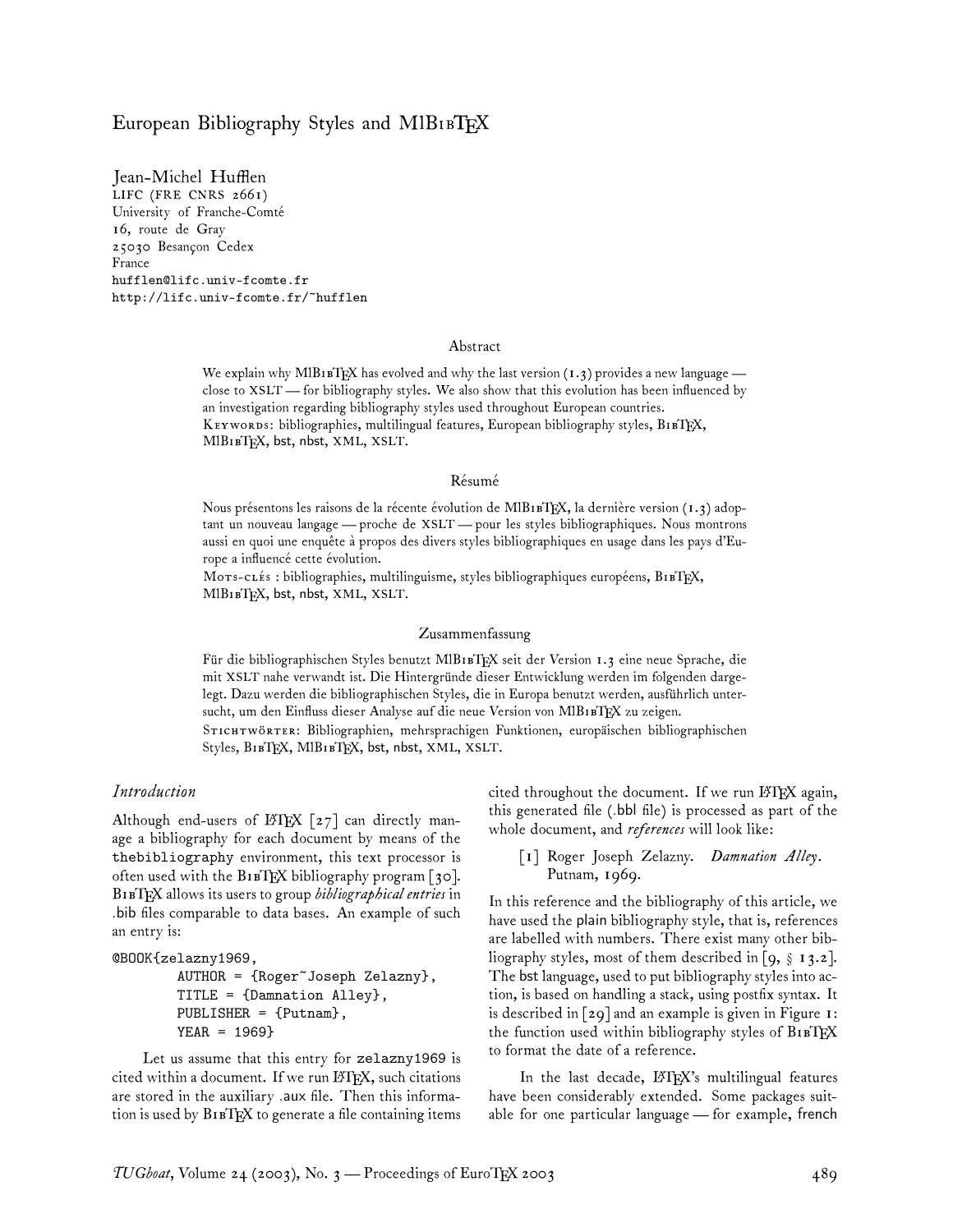```
FUNCTION {format.date}
{ year empty$
    { month empty$
        { "" }
        { "there's a month but no year in "
          cite$ * warning$
          month
        }
      if$
    }
    { month empty$
        'year
        { month " " * year * }
      if$
    }
  if$
}
```
(The '\*' operator denotes the concatenation of strings within the bst language.)

FIG. 1: Formatting dates in the .bst language.

[7], german  $[32]$ , ... - have been developed. More generally, the babel package [2] can process all the languages it knows without giving any privilege to a particular one.

Since BIBTEX does not provide as many multilingual features as  $\Delta FFX$  does — even if the insertion of some slight multilingual features have been put into action [9,  $\S$  13.8.2 & 13.9] — we started a new implementation, so-called MlBIBTEX (for 'Multilingual BIBTEX')  $\lceil 14 \rceil$ . Let us recall that this new bibliography program is in practice compatible with 'old' BIBTEX and extends its syntax by using square brackets as syntactic delimiters.<sup>1</sup>

In particular, this reimplementation allows endusers to specify language-dependent optional parts: for example, let us look at the entry zelazny1969 given in Figure 2. The string given by the syntax  $[...]$ ! french' — '!' meaning 'only' — will appear only if the corresponding reference is processed in French, that is, within a 'References' section for a document written in French, as far as possible. The syntax '[...] : english' is for a language change: even if zelazny2000 concerns a French translation of a book (see the value of the LANGUAGE field), some parts — the author's name and the original title— are to be processed in English. This information about 'foreign words' could be useful if LATEX hyphenates words belonging to such parts. Putting this information into the generated file does not cause errors, in the sense that switches to another language occur within the text produced by MIBIBTEX only if this language is available, either by means of a specific package

or by means of a suitable option of the babel package.

Last, let us notice the use of an abbreviation for the month name: see the value of the MONTH field. It can be processed in English and yield the string 'April'. Likewise, it can be processed in French (resp. German) in which case the result will be '*avril*' (resp. '*April*').

In addition, MIBIBTEX allows users to control the use of languages precisely: each entry cited can be processed according to its own language (*language-dependent* approach) or all the entries can be processed w.r.t. the document's language (*document-dependent*approach). See [ $16, 22$ ] for more details about these approaches.

Between Versions 1.1 and 1.3, MlB1BTEX's implementation has deeply changed and now we are using a new language for bibliography styles [19]. This new language — so-called nbst for 'new bst' — is close to  $XSLT^2$ [36], the language used to process and build XML<sup>3</sup> documents. Here we are going to explain why. From a 'philosophical' point of view, this article completes [22], which describes all the features of MIBIBTEX Version 1.3, and [23], where we show how to make MlB1  $F[X]$  fit for a particular language.

In the first section, 'A gulp of history', we show that MIBIBTEX's first version could meet the requirements for a multilingual bibliography program, but it would result in a heavy program, in complicated bibliography styles, and the whole would be hard to maintain. Furthermore, we were able to get in touch with people originating from different countries, especially at EuroTFX conferences. So, we started an investigation about bibliographies in practice, and the second section 'Questions and answers' describes it and sums up its results. In the third section, we show why we think that the new version— which will be ready in July 2003 [21]— should be suitable at least for European bibliography styles. Besides, this new version using some features borrowed from XML opens new directions which we sketch in the last section.

Reading this article requires only a basic knowledge of LATEX and B1BTEX. It also requires some knowledge about XML. Good introductions to this meta-language are [8, 33] and [5] as a pocket guide. A more 'official' reference issued by the  $\text{W}_3\text{C}^4$  is [38].

# *A gulp of history*

When we started the first version of MIBIBTEX in October 2000, we already knew that natural languages were an open question.<sup>5</sup> But we thought that making 'Ref-

<sup>2.</sup> E*X*tensible *S*tylesheet *L*anguage *T*ransformations.

<sup>3.</sup> E*X*tensible *M*arkup *L*anguage.

<sup>4.</sup> *W*orld *W*ide *W*eb *C*onsortium.

<sup>5.</sup> In particular, we confess that reading [28] greatly impressed us about the diversity and relationships among natural languages.

<sup>1.</sup> In fact, 100%-compatible if 'old' .bib files do not include any occurrence of square brackets: see  $\lceil 14 \rceil$  for more details.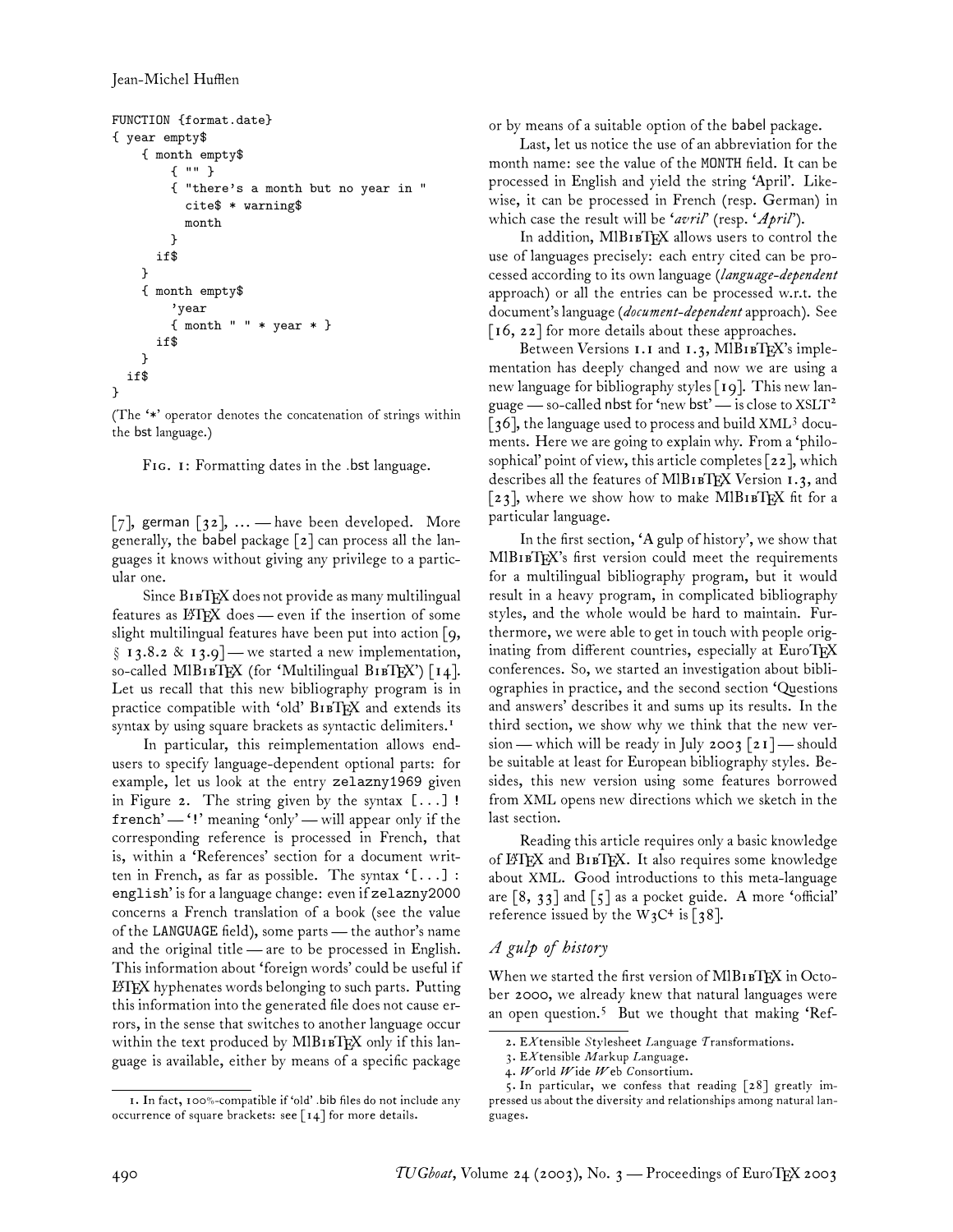```
@BOOK{zelazny1969,
        AUTHOR = {Roger<sup>o</sup>Joseph Zelazny},
        TITLE = {Damnation Alley},
        PUBLISHER = {Putnam},
        YEAR = 1969,NOTE = {[Titre de la premi\'{e}re traduction fran\c{c}aise : "Les culbuteurs de l'enfer"] !
                french},
        LANGUAGE = english}
@BOOK{zelazny2000,
        AUTHOR = {[Roger~Joseph Zelazny] : english},
        TITLE = {Root}PUBLISHER = {Deno\"{e}l},
        NUMBER = 666,SERIES = \{Pr\}'\{e\}sence du futur},
        YEAR = 2000,MONTH = apr,NOTE = {Nouvelle traduction de "[Damnation Alley] : english" par Thomas Bauduret}
        LANGUAGE = french}
```
FIG. 2: Examples of multilingual features in MIBIBTEX.

erences' sections for a word processor was a narrow domain with quite simple rules, so we were able to build such references by means of substitutions applied to keywords such as *and*, *chapter*, *editor*, ... and substitutions applied to delimiters for quotations: ""..." in British English,  $\langle \ldots \rangle$  in French,  $\langle \ldots \rangle$  in German, and so on. Anyway, we thought that European languages were sufficiently close each to others to put this solution into action. So, the first version  $(1.1)$  of MlB<sub>1B</sub>TEX  $\lceil 14, 15 \rceil$  was designed this way. Even though this first version worked for several languages, we quickly realised that using only substitutions was incorrect. The simplest example is given by dates: in French, English and German, the month name within a date is put first, before the year. In Hungarian, the year comes first:<sup>6</sup>

|                             | September 2003 (English & German) |
|-----------------------------|-----------------------------------|
| septembre $2003$ (French)   |                                   |
| 2003 szeptember (Hungarian) |                                   |

We were able to fix this problem by extending the format.date function within bibliography styles. Specifically, we were able to add a test about the language used when we are building a reference. But let us recall that the bst language is not modular: several bibliography styles cannot share the definition of a single function put in one file. At this time we decided to enrich our implementation of the bst language by adding an 'INCLUDE' directive. This statement would look for a file and get access to the bst definitions included in it. But adding this directive was like applying a patch. Besides, although we were able to provide a correct multilingual implementation of the format.date function for most languages including Hungarian, at least no one but Hungarians signalled an error, we could see that we might have to rewrite it if there existed a language with a special way to put dates. The *truly* modular and progressive solution to this problem was to be able to define a *standard* way to put dates:

```
<function name="format.date">
  ...
</function>
```
and a *specific* function for languages putting dates in another way:

```
<function name="format.date"
          language="hungarian">
  ...
</function>
```
We wrote skeletons using an XML-like syntax as above, but at this stage, we had not decided yet to use a XML-like language for bibliography styles. Our idea was just to improve the bst language. To be able to perform experiments for this goal, we developed an interpreter of bst using Scheme. In particular, this functional language being interactive, this prototype would help users learn the bst language in an incremental and interactive way  $\lceil 17 \rceil$ .

But when we demonstrated this prototype at the DANTE<sup>7</sup> conference in the fall of 2002, we were told

<sup>6.</sup> In fact, we wrongly put a date in Hungarian in [16]. We thank Gyöngyi Bujdosó, Peter Szabó and Ferenc Wettl, who informed us of this mistake and the correct way to put a date in Hungarian.

<sup>7.</sup> *Deutschsprachige Anwendervereinigung TEX e.V.*, TEX group of German-speaking users.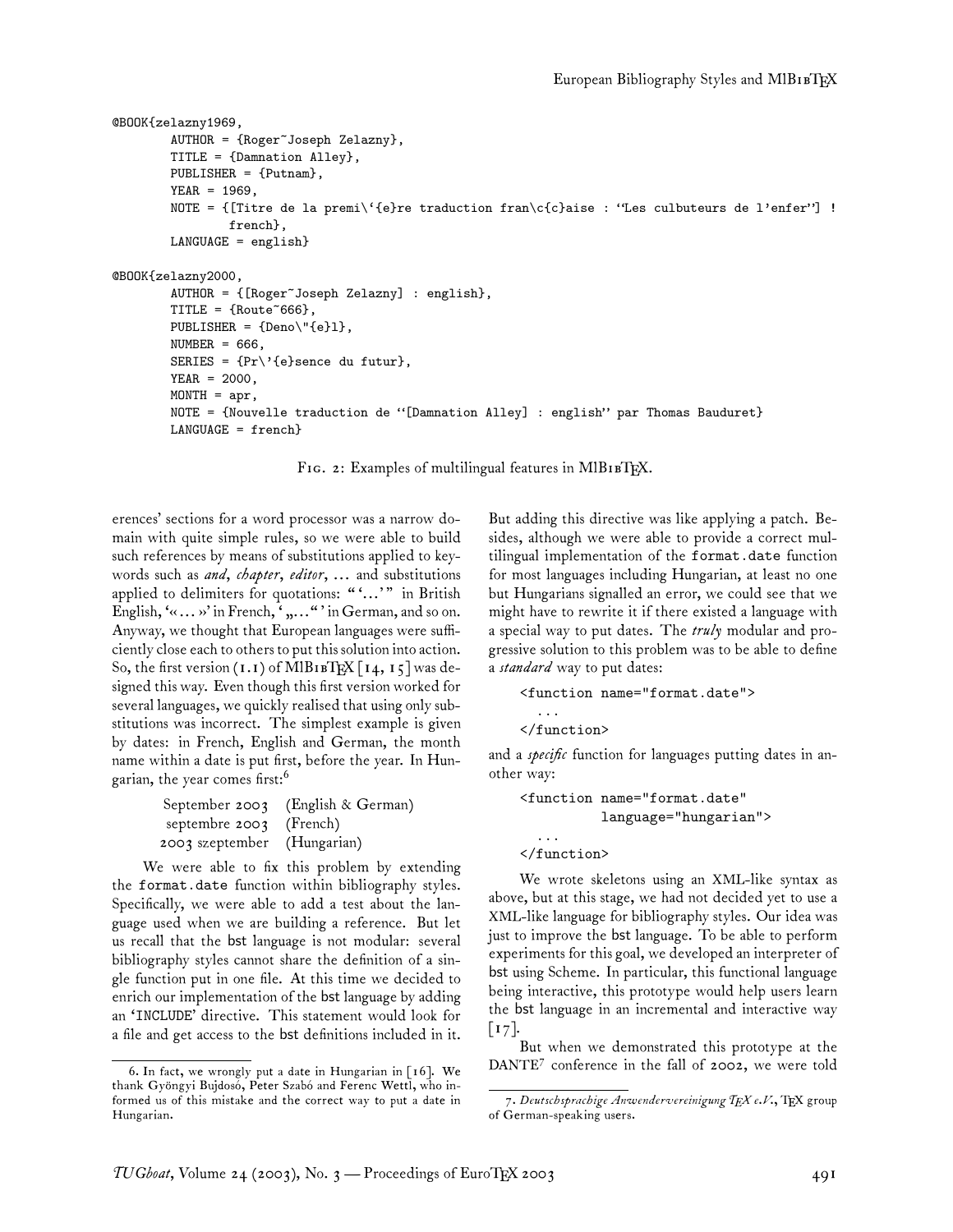what we already knew: the bst language has difficult syntax, it is not user-friendly, and its variables are global only — it is wholly related to handling a stack. As a practical matter, it is easy to introduce small changes in an existing bibliography style (as shown in [9,  $\S$  13.8]), but programming the whole of a new bibliography style is tedious. Thus, why shall we enrich such a language? To make programming in it more difficult? In addition, there were already attempts to replace it: a new bibliographic module  $\lceil 13 \rceil$  suitable for ConTEXt, Hans Hagen's format  $\lceil \mathbf{11} \rceil$ , a reimplementation of  $\text{B1BTeX}$  in Common Lisp  $\lceil 26 \rceil$ , an interpreter of the bst language in Java  $\lceil 25 \rceil$ , and works based on converting bibliographical (.bib) files to XML files  $[10]$ .

For the rest of 2002, we explored three directions. First, an extended syntax for person and organisation names within fields such as AUTHOR and EDITOR, was tried in M1B1BTEX's Version 1.2<sup>8</sup> [18]. Second, a project done by two graduate students extended BIBTEX so that it could process bibliography files in Unicode [34]. Our goal was not to write a new program which would be practically usable, but only to sum up all the problems related to using Unicode. The results of this project are given in  $\lceil 24 \rceil$ .

Third, we again considered the DTD<sup>9</sup> given in [16]. Originally, we designed this DTD in order to compare MlBIBTEX's expressive power to a specification of multilingual bibliographical entries designed from scratch with tools originating from XML. We tried to use XSLT as a new language for bibliography styles, and XSL-FO<sup>10</sup> [40] to build printable outputs for bibliographies. In both cases, we took advantage of the pattern-matching XSLT provides via the match attribute of the xsl:template tag. Also, XPath expressions [35] were very suitable when we were moving within an XML tree for an entry. Still, it was difficult to implement multilinguism, even if XML knows an xml:lang attribute whose value is the code of a language. In particular, it was difficult to implement a refinement for a particular language, as shown above for the format.date function. Using modes (by means of the mode attribute of the xsl:template tag) provided by XSLT was not very convenient, and incorporating tests about the language used would have complicated our templates just like the same kind of tests in bst programs.

In addition, there were other drawbacks: for example, the problems caused by text nodes with whitespace characters  $\lceil 36, \S 3.4 \rceil$ , although this only affected the readability of generated files. As a second example, some operations were difficult by using the functions provided by XPath: abbreviating a first name, implementing the change.case\$ function of B1BTEX, that converts a string to lowercase characters only or uppercase characters only. On the other hand, XML is becoming standard, and we thought that developing a new version close to XML was interesting.

That is why we decided to define a new language, close to XSLT, but not equal to XSLT. This new language is very close to XSLT, so we think that learning it should be easy for people knowing XSLT. Besides, work on defining further versions of XSLT is still in progress, as is defining interfaces between XML trees and programming languages. Likewise, we hope that the development of nbst is not finished yet. Thus we can think that in a future version, nbst will become equal to a new version of XSLT. Likewise, we are conformant to the paths specified in XPath, but defined our specific functions: for example, the abbreviate function for abbreviating a first name.<sup>11</sup> Dealing with strings should be eased in Version 2.0 of XPath  $[42]$ , so a future implementation of MIBIBTEX may be fully conformant to the XPath library. Anyway, before joining MlB1BTEX and XSLT, our work shows what is needed— and not provided by XPath and XSLT — to put a multilingual bibliography program into action nicely.

Within this new framework, the result of parsing a .bib file is a tree built according to DOM, <sup>12</sup> the model issued by the  $W_3C$  to represent an XML document as a tree (cf. [33, p. 306–308] or [37]). As an example, Figure 3 shows the representation w.r.t. DOM of the entry zelazny1969 given in Figure 2. Let us notice that this choice allows us to avoid the problems caused by blank text nodes, because our parser rules out whitespace characters between two fields' specifications.

## *Questions and answers*

Readers interested in typographical conventions regarding the typesetting of bibliographies can consult [4, § 15.54–15.76] or [12, p. 53–54]: these books are good references for the English language and give some information about bibliographies in languages other than English. But this information is not comparable to what can be found in a book specific to a particular language. Nevertheless, we do not know every language, no more than anyone else. On another point, we got some experience after developing the first version of MIBIBTEX. To learn more about bibliographies, we wrote a questionnaire about keywords and usages in bibliographies. An abridged version is given in Figure 4. The answers we have received do not cover all the European languages, but we think that the range is representative.

<sup>8.</sup> This version was only a prototype. It has not been distributed publicly.

<sup>9.</sup> *D*ocument *T*ype *D*efinition.

<sup>10.</sup> E*X*tensible *S*tylesheet *L*anguage —*F*ormatting *O*bjects.

<sup>11.</sup> All these functions are documented in [22].

<sup>12.</sup> *D*ocument *O*bject *M*odel.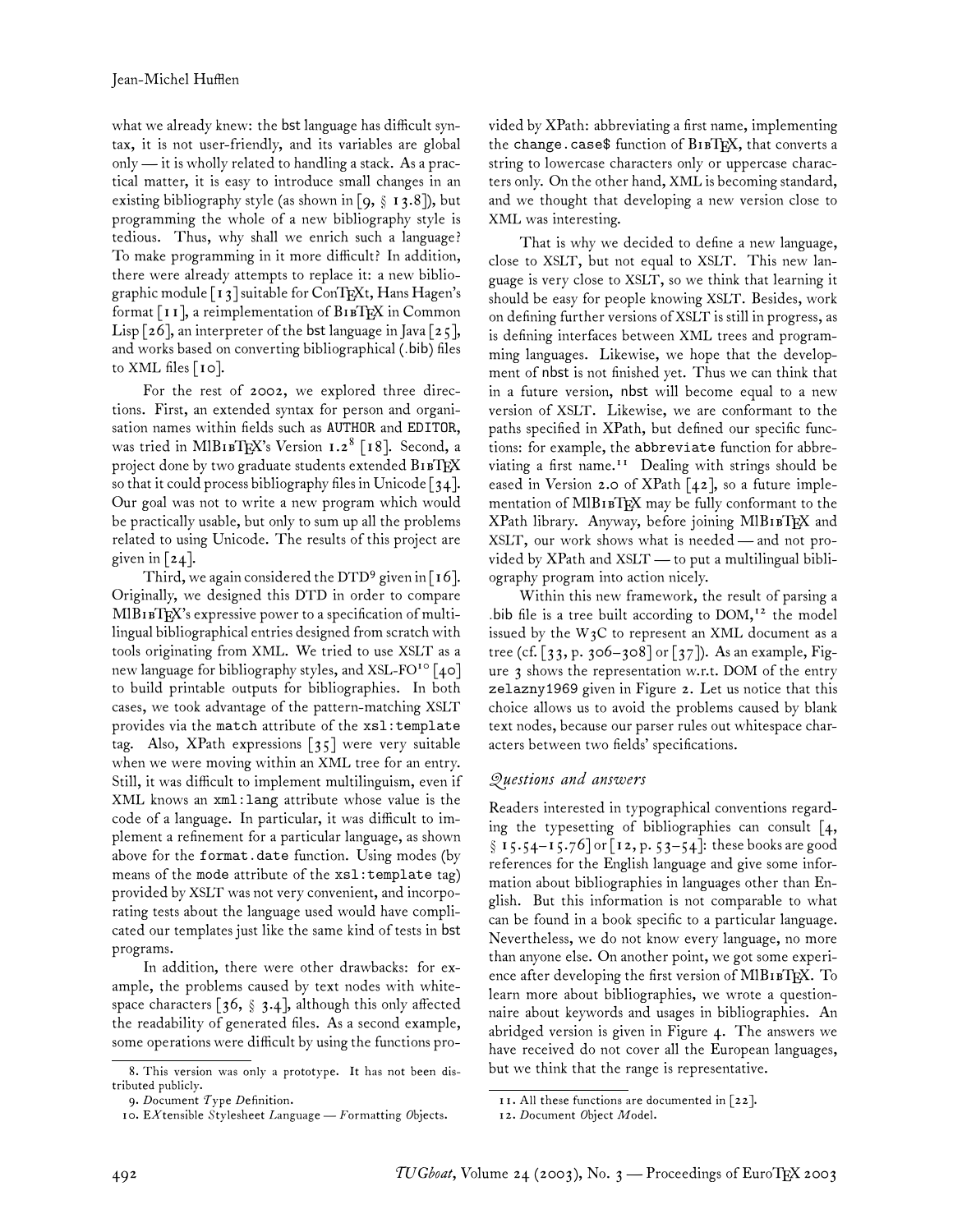

FIG. 3: A bibliographical entry as a tree according to DOM.

First of all, the notion of required and optional field is not the same in every language: for example, the publisher of a book is not required within a bibliography in Hungarian, but in contrast, the address where this book came out should be given, just before the year.

Usually, the translation of keywords does not cause problems — once we know the right word, of course. It can be solved by using LATEX commands, for example:

```
\def\bbland{and} (English)
\def\bbland{et} (French)
\def\bbland{und} (German)
\def\bbland{i} (Polish)
...
```
The commands \addto and \extras $\langle \langle \rangle$ provided by the babel package  $[z, \S 6]$  are very suitable for implementing this kind of multilinguism:

```
\addto{\extrasfrench}{...
 \def\bbland{et}%
 ...
}
```
Likewise, the delimiters for quotations depend on languages and may be different from those used in English, but we can adapt the bblquotedtitle environment, already used in MIBIBTEX. We show in  $\lceil 23 \rceil$  how to use this environment for first-level quotations as well as second-level ones, like:

```
\begin{bblquotedtitle}
Symphony no.<sup>~3</sup>
 \begin{bblquotedtitle}
Symphony of Sorrowful Songs
```

```
\end{bblquotedtitle}, op.~36
\end{bblquotedtitle}
which yields:
```
"Symphony no. 3 'Symphony of Sorrowful

Songs', op. 36"

in English. Let us notice that opening and closing this environment may do nothing: for example, the Russian language does not use quotation marks in bibliographies.

The only keyword that sometimes has no equivalent is 'of', as in:

No. 8 of *Doc Savage* Series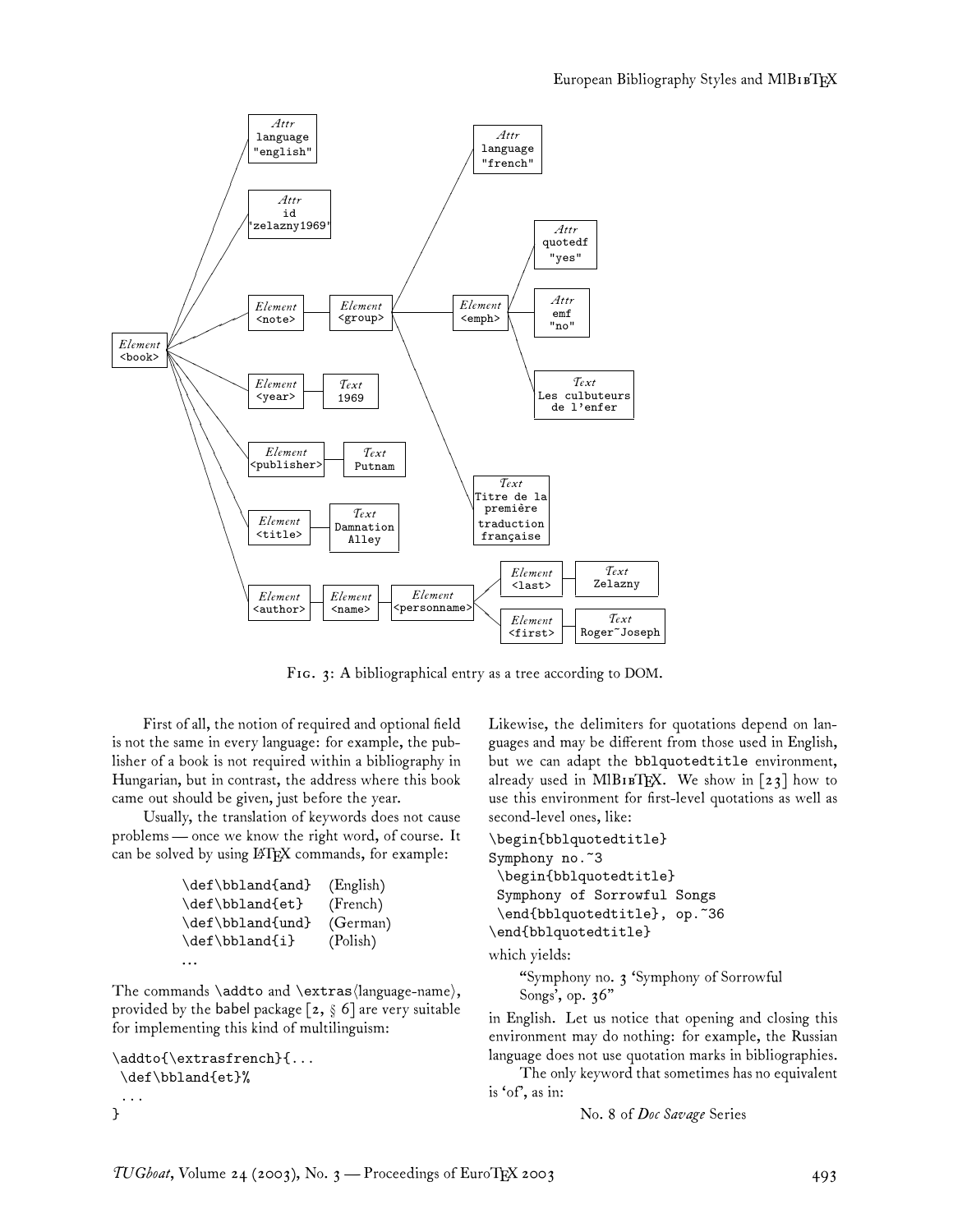This quiz aims to help me put down the part of MlB<sub>IB</sub>T<sub>EX</sub>'s styles related to your language.  $[\dots]$ 

Please translate the following expressions (you can give an abbreviation, provided that it is well-known):

| and            | edition         | numero          | technical report |
|----------------|-----------------|-----------------|------------------|
| and others     | editor          | of              | translated by    |
| before Christi | editors         | (one) page      | volume           |
| chapter        | in (see below)  | (several) pages | with             |
| edited by      | Master's thesis | PhD thesis      |                  |

The '*in*' keyword introduces the title of a general work when you cite only a part. For example:

Greg Egan. 'Oracle'. In *the Mammoth Book of Best New SF 14*, edited by Gardner Dozois, p. 465– 504. Robinson, London, 2001.

As you can see in the example above, the 'enclosing' work's title is italicised in an English-speaking bibliography, whereas the 'enclosed' work is given between quotation marks. How do you put titles of works extracted from a more general work in your language?

How are ordinal numbers abbreviated in your language? For example, in English, the abbreviations are '...st' for '...1', '...nd' for '...2', '...rd' for '...3', '...th' otherwise.

Make precise how dates—as they should appear within a bibliographical reference—are put down in your language. Give some examples:

- a complete date, e.g., 26th June 2002: ...
- a date with only a month name and a year, e.g., June 2002: ...
- a date with only a year, e.g., 2002: ...

How quotations are put in your language? This question is about top-level quotations as well as enclosed quotations. In other words, how would you write the following quotation in your language?

'Symphony no. 3 "Symphony of Sorrowful Songs", op. 36'

How should the following enries be arranged? That is, which fields are viewed as quotations? which are italicised? etc. Hereafter we give some examples: entries for a manual, an article in a journal, a book, a technical report issued by an institution. [... ]

Do you think that other fields could be added, in connection with your language? If yes, describe them shortly.

How are your letters alphabeticised? By 'letters', we mean letters with or without accents. [... ]

#### FIG. 4: Our questionnaire.

because some languages use *declensions*<sup>13</sup> and do not need

• '*mein Freund*' is for 'my friend' as the subject of a sentence:

Mein Freund wohnt in Brest.

(my friend lives at Brest)

• when 'my friend' is used as a direct object:

Ich besuche meinen Freund.

(I am visiting my friend)

• when 'my friend' is for a person who receives something: Ich gebe meinem Freund ein Geschenk.

(I am giving a gift to my friend)

this preposition. Often a sign is used in this case: for example, the dash character ('-') in Russian bibliographies. As another example, the order is reversed in German and Hungarian bibliographies:

#### Perry Rhodan 5

We can observe the same in French, even though the 'of' word is translatable in this language.

Declensions may appear in a subtle form within dates: for example, 'September 2003' is translated by 'сентябрь 2003' in Russian, but '*1st* September 2003' is said '1st *of* September 2003',<sup>14</sup> and a different case is

• when 'my friend' is the owner of something:

Der Wagen meines Freundes.

(the car of my friend).

<sup>13.</sup> A language uses *declensions* when a word's function is directly expressed within this word, most often by a suffix. Originally, it seems that declensions existed in all languages, and they have disappeared in some modern languages: for example, in English, French and Portuguese. Other languages such as Estonian, Czech, German, Greek, Hungarian, Russian, Polish, Slovak ... still have declensions. To illustrate this with some examples in German:

<sup>14.</sup> Let us remark that we can observe the same in Portuguese: '*1 de Setembro de 2003*'.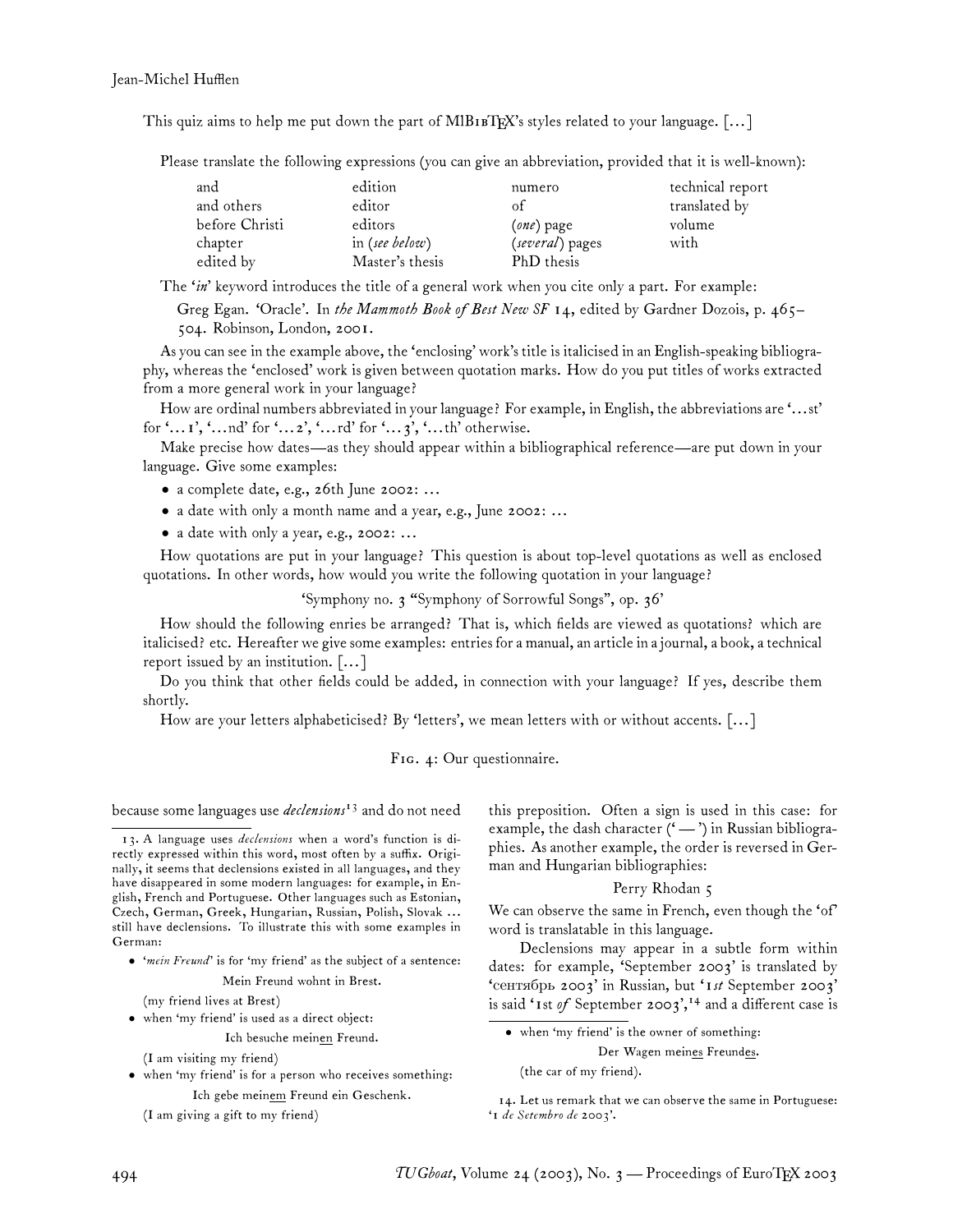used for the month name: '1 сентября 2003'. The Polish language presents the same feature: 'wrzesien 2003' but '*1 wrze´snia 2003*'; so does the Greek language. This is not a problem for 'usual' references in scientific texts where the precise day is usually not given, but let us assume that we are citing articles in a daily newspaper: in such a case, writing the day number down is important and a new field should be added for that. To implement this feature, we need two LATEX commands per month name. Focusing on the Polish language, that can be done by a mode attribute, which behaves as in XSLT:

```
<nbst:template match="sep"
               language="polish">
  wrzesie\'{n}
</nbst:template>
<nbst:template match="sep"
               language="polish"
               mode="genitive">
  wrze\'{s}nia
</nbst:template>
```
Some expressions may depend on a *gender*: in Romanian, ordinal numbers end with 'ul' in the masculine or 'a' in the feminine. The same feature holds in Greek and Portuguese. Here too, the problem is easily solved because ordinal numbers are usually given for an edition number, so we can know the grammatical gender of this word. On the contrary, the Polish form for 'translated by' is '*przeło ˙zył*' for a masculine translator and '*przeło ˙zyła*' for a feminine one, so we cannot know the right expression *a priori*. We confess that we have not found yet a satisfactory solution to this problem.

On another point, the English language uses several suffixes for ordinal numbers: 'st', 'nd', 'rd', 'th'. The French language uses\* '*er*' and '*re*' within '*1 er*' and '*1 re*' in the masculine and feminine, '...<sup>e</sup>' for all the other cases. Other languages systematically put a period ... after the number ('*1.*', '*2.*): this is the case in Czech, Estonian, German, Hungarian, Slovak, Polish. In fact, we could consider that adding a period is the general method and refine it for English and French.

Let us consider the alphabetical order among words: there are two distinct points of view about diacritical signs.<sup>15</sup> In some languages — French, German, Greek, Hungarian, Italian, Irish, Spanish, Portuguese, ... — a letter with an accent or other diacritical mark is regarded as a variant of the same letter without any mark. So, this letter and its variants are alphabeticised at the same place, except that the 'bare' letter takes precedence over an accented letter. Other languages— Czech, Estonian, Polish, Romanian, Slovak, Swedish, ... — take letters with diacritical marks as distinct from 'bare' letters. This convention is the only common point among these languages: in Polish, 'a' is placed just after 'a', whereas 'ä' is placed at the end of the alphabet in Estonian. In fact, each of these languages has its own order.<sup>16</sup>

In addition, some groups of letters may be regarded as one, and words beginning with such groups are listed separately in a dictionary, which complicates the algorithm for the alphabetic order. The 'ch' and 'll' groups in Spanish are well-known examples. This is also the case for 'cs', 'dz', 'dzs', 'gy', 'ly', 'ny', 'sz', 'ty', 'zs' in Hungarian. In fact, the main problem is not the adaptation of the alphabetical order for a particular language, which is not difficult once this order is known, but the definition of a universal order when references originating from several countries have to coexist. This last point appears to be impossible.

## *Ml*B*TEX's new version*

As mentioned in the section 'A gulp of history', parsing a .bib file results in a tree built according the DOM model within MlB1BTEX's Version 1.3. For the sake of compatibility with previous .bib files, the delimiters for a quotation are those used in American English. For example, let us once again consider the entry zelazny1969 in Figure 2. The first French title is surrounded by double quotes  $(''. . .")$  and this quotation is implemented by an element in the DOM tree, as we saw in Figure 3. Some  $\LaTeX{}$  commands used within .bib files — \emph, \textbf, etc. — are processed in an analogous way.

We implemented the nbst language by getting some experience with public implementations of XSLT. We also implemented our version of XPath with our specific functions. An example of a template formatting dates is given in Figure 5. The effect of the nbst tags can easily be guessed from the corresponding tags in XSLT. This template has to be completed by pattern-matching on month names, for example:

```
<nbst:template match="jan">
```

```
\bbljan{} <!-- This LATEX command should
                  be defined for the current
                  language. -->
```
</nbst:template>

and can be redefined for the Hungarian language— or for any language— by using a language attribute as shown below:

<sup>15.</sup> The English language does not have this problem: only the grave accent is sometimes used in poetry and the diaeresis in some old texts.

<sup>16.</sup> Among all the answers to our questionnaire, the language that seemed to us to be the most unusual example about letter ordering is Estonian, where 'z' and 'ž' are alphabeticised before 't', 'u', 'v', 'w'.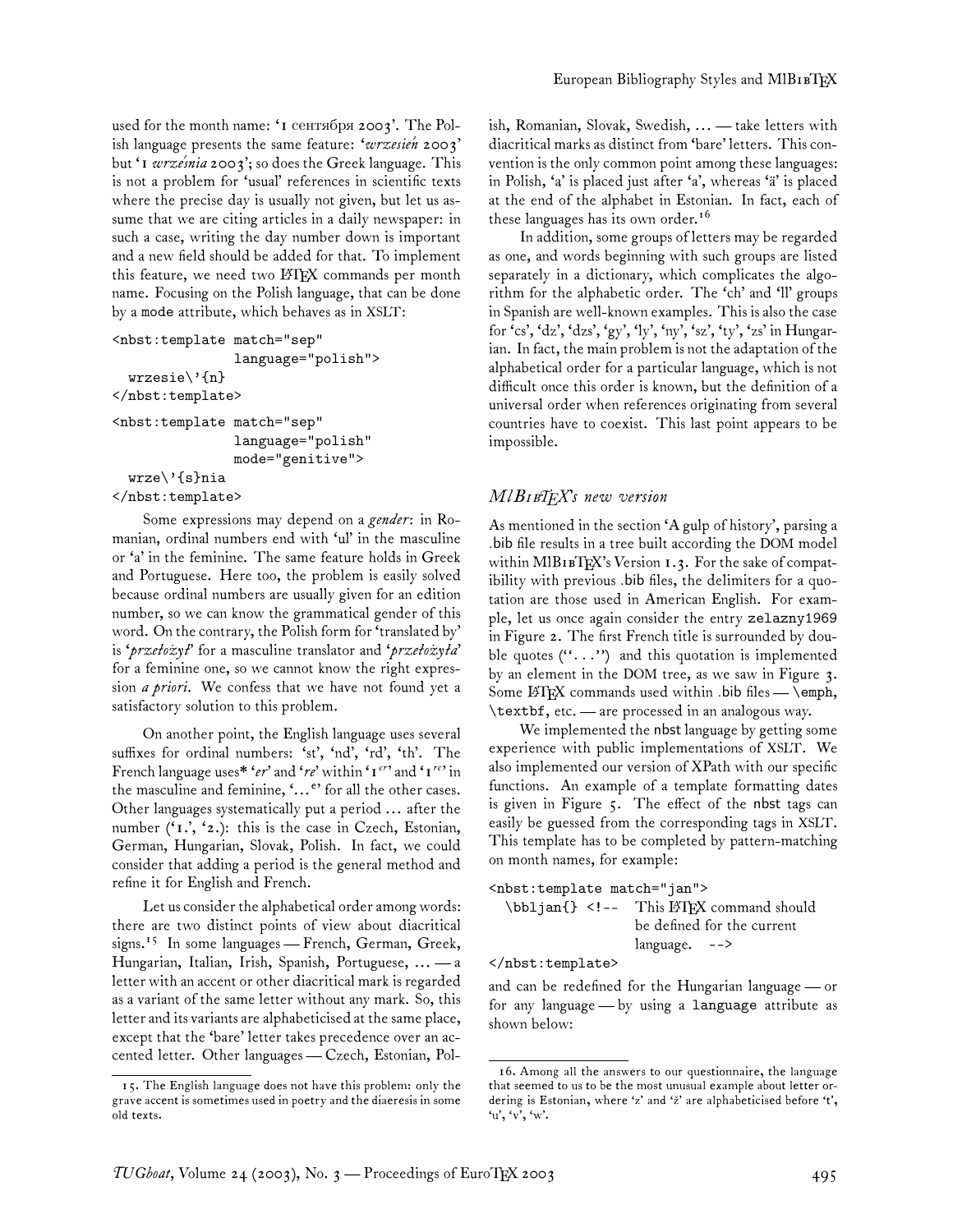```
<nbst:template name="format.date">
  <nbst:choose>
    <nbst:when test="year">
      <nbst:choose>
        <nbst:when test="month">
          <nbst:apply-templates
            select="month"/>
          <nbst:text> </nbst:text>
          <nbst:value-of select="year"/>
        </nbst:when>
        <nbst:otherwise>
          <nbst:value-of select="year"/>
        </nbst:otherwise>
      </nbst:choose>
    </nbst:when>
    <nbst:otherwise>
      <nbst:if test="month">
        <nbst:warning>
          There's a month but no year in
          <nbst:value-of select="@id"/>
        </nbst:warning>
        <nbst:apply-templates select="month"/>
      \langle/nbst:if>
    </nbst:otherwise>
  </nbst:choose>
</nbst:template>
```
FIG. 5: Putting a date with nbst.

## <nbst:template name="format.date" language="hungarian">

## </nbst:template>

...

As we discussed above, in the section 'Questions and answers', European bibliographies use a common framework, but we have to be able to use a special method for a particular language. To do that, a template with the language attribute has higher priority than a template without. This feature can also be useful to implement stylistic differences, that is, titles to be written using italicised characters instead of quotations or *vice versa*.

The implementation of the difference between language- and document-dependent approaches uses an attribute, too. Let us assume that the entries to be put in the bibliography of a document are the children of a tree. In 'classical' XSLT, such children can be processed recursively by means of the xsl:apply-templates tag. The same behaviour holds within nbst, but it is ruled by a so-called use-language attribute.

• The following statement:

```
<nbst:apply-templates
  use-language="$document-language"/>
```
means that the language used to process all the children— that is, the entries— is given by the document-language variable,

• whereas assigning the default \*self\* value to this variable:

```
<nbst:apply-templates
 use-language="*self*"/>
```
means that each reference is to be written according to the language of the corresponding entry.

For the sake of compatibility with  $MIBIB$ TEX's previous versions, the language identifiers used as values of the language and use-language attributes are unambiguous prefixes of a multilingual package or an option of the babel package.<sup>17</sup>

As far as we know, there is no complete implementation of the xsl:sort tag in XSLT, according to the orders used in natural languages for strings. nbst provides partial support by means of the corresponding element, nbst:sort, but if this element is used to sort strings including letters outside the current language, the result is unspecified. This should be fixed in later versions.

In order to ease the transition between 'old' bst and nbst, bibliography style designers can call functions written using bst within nbst functions. See [20] for more details.

# *Future*

The distribution of MlB1BTEX's Version  $1.3$  [21] will include support for Czech, Danish, Dutch, English, Estonian, French, German, Greek, Hungarian, Irish, Italian, Norwegian, Polish, Portuguese, Romanian, Russian and Slovak. In addition, we explain in  $\lceil 23 \rceil$  how to add the support for a new language.

As for future directions, we think that MIBIBTEX should be usable to generate bibliographies for other formats than LHEX, and now we are investigating this for ConTEXt [11]. In particular, this will cause an adaptation regarding language identifiers, since ConTEXt deals with ISO codes for languages and countries (en, fr, de, ... ) [1]. Another possible word processor is Texinfo [3], used for the documentation of GNU<sup>18</sup> software. Likewise, using a language close to XSLT for bibliography styles should ease building bibliographies for the Doc-Book format  $\lceil 43 \rceil$ . We are also interested in experiencing with  $\Omega$  [31], as we could fully use this last program when we are able to deal with .bib files using Unicode.

Bibliographical entries can be organised into a data base, so we plan to rewrite the XML specification of MlBIBTEX entries with XML Schema [33, p. 189–193],

<sup>17.</sup> This choice of a non-ambiguous prefix allows a language identifier to get access to several ways to process a language. For example, a language identifier set to french works with the french option of the babel package  $[2, 6]$  as well as the french package [7].

<sup>18.</sup> GNU's *N*ot *U*nix.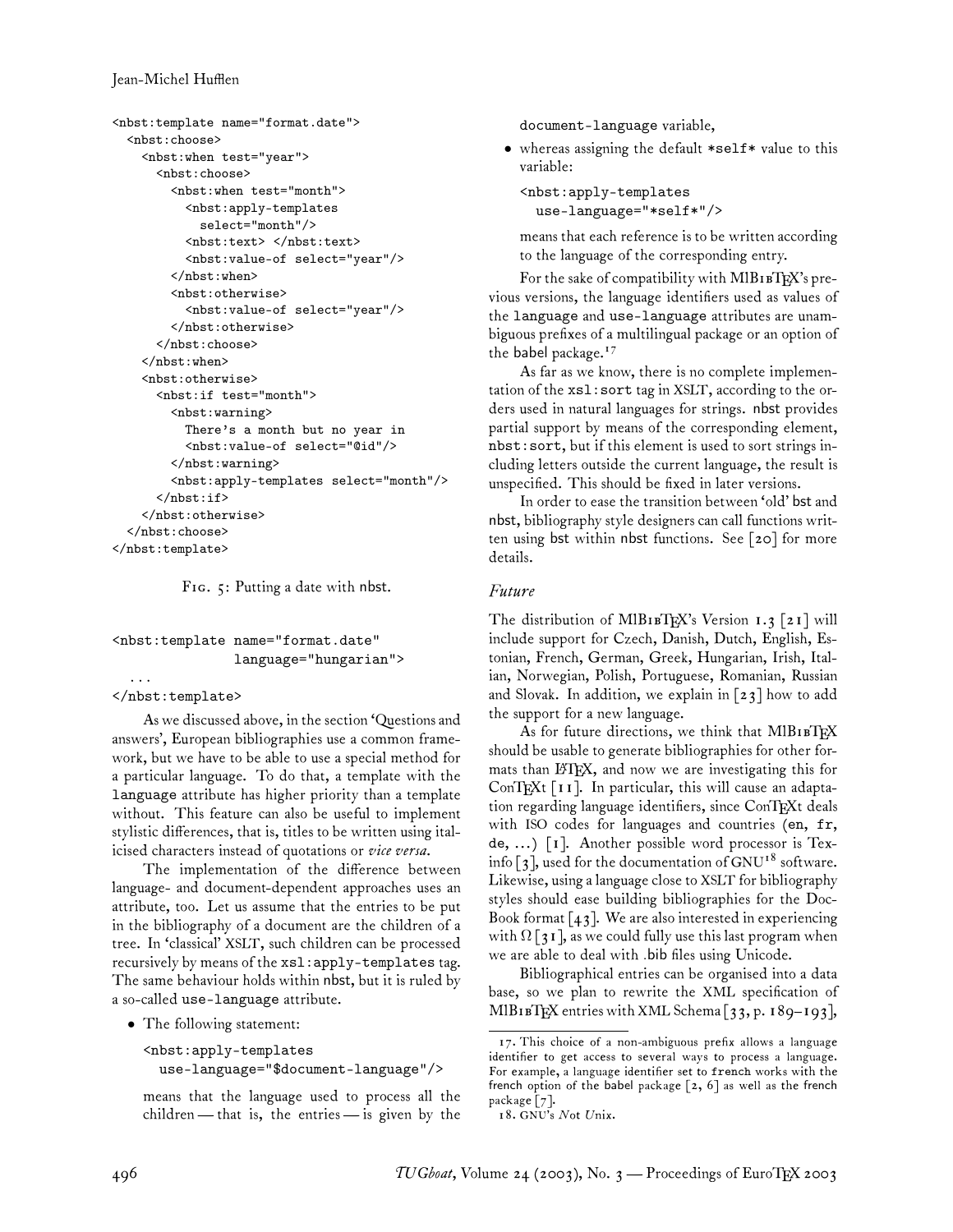which offers more expressive power than DTDs, especially for data bases.

Another improvement, useful when several bibliographical data bases are shared by several people, would be the addition of *namespaces*, already present in XML  $\lceil 4I \rceil$ . To do that, we plan to use DOM Level 2 [39], and we will have to extend the syntax of .bib files.

### *Conclusion*

We think that an important step has been made: replacing the bst language by a new language close to a standard, and allowing multilinguism within bibliography styles. This transition should be graceful for endusers since they can reuse their .bib files. Obviously, the present program has to be extended and improved: anyway, in order to reach 'actual' multilinguism, we have to include non-European languages. But the present version is ready for use, so we now expect constructive feedback.

### *Acknowledgements*

I am pleased to thank all the people who answered my questionnaire and helped me go thoroughly into this notion of multilingual bibliographies. I confess that I asked some of them for more and more questions, I hope that I did not waste their time. So for being able to write this article, I am indebted to Janusz S. Bien, Giuseppe Bilotta, Gyöngyi Bujdosó, Kaja P. Christiansen, Peter Flynn, Hans Hagen, Zoltán Kása, Ольга Кушнаренко, Dag Langmyhr, Gyula A. Mayer, Paweł D. Mogielnicki, Simon Pepping, Horia F. Pop, Enrico Puppo, Pedro Quaresma de Almeida, Enn Saar, Petr Sojka, Seán Ua Súilleabháin, Άπόστολος Συρόπουλος, Marcel Takác. Thanks to the Centre of Teaching Computer Science of the University of Franche-Comté, which has supported most of the trips related to this work. Last but not least, I thank Yannis Haralambous (Γιάννηc Χαραlάµπουc), who kindly made this complete version available for the conference's audience, although I finished it late. Thanks also to this last version's proofreader, Karl Berry.

### *References*

- [1] Harald Tveit ALVESTRAND: Request for Com*ments: 1766. Tags for the Identification of Languages*. UNINETT, Network Working Group. March 1995. http://www.cis.ohio-state. edu/cgi-bin/rfc/rfc1766.html.
- [2] Joannes BRAAMS: *Babel, a Multilingual Package for Use with LATEX's Standard Document Classes*. Version 3.7. May 2002. CTAN:macros/latex/ required/babel/babel.dvi.
- [3] Robert J. CHASSELL and Richard M. STALLMAN: *Texinfo. The GNU Documentation System*. http:// www.gnu.org/software/texinfo.
- [4] *The Chicago Manual of Style*. The University of Chicago Press. The 14th edition of a manual of style revised and expanded. 1993.
- [5] Robert ECKSTEIN and Michel CASABIANCA: *XML Pocket Reference*. 2nd edition. O'Reilly & Associates, Inc. April 2001.
- [6] Daniel FLIPO: A babel Language Definition File for *French*. Version v1.5e. March 2001. http:// www.tex.ac.uk.
- [7] Bernard GAULLE : Notice d'utilisation du style french *multilingue pour L<sup>4</sup>T<sub>E</sub>X*. Version pro  $V_5$ .01. Janvier 2001. CTAN:loria/language/french/ pro/french/ALIRE.pdf.
- [8] Michel GOOSSENS: XML-A New Start for *the Web*. May 2000. http://webcast. cern.ch/Projects/WebUniversity/ AcademicTraining/Goossens/.
- [9] Michel GOOSSENS, Frank MITTELBACH and Alexander SAMARIN: The L<sup>A</sup>TEX Companion. 1st edition. Addison-Wesley Publishing Company, Reading, Massachusetts. 1994.
- [10] Vidar Bronken GUNDERSEN and Zeger W. HEN-: B*TEX as XML Markup*. January 2003. http://bibtexml.sourceforge.net.
- [11] Hans HAGEN: *ConTEXt, the Manual*. November 2001. http://www.pragma-ade.com.
- [12] *Hart's Rules for Composers and Readers at the University Press*. Oxford University Press. 39th edition. 1999.
- [13] Taco HOEKWATER: "The Bibliographic Module for ConTEXt". In: *EuroTEX 2001*, p. 61–73. Kerkrade (the Netherlands). September 2001.
- [14] Jean-Michel HUFFLEN: "MlBIBTEX: a New Implementation of  $B$ 1BTFX". In:  $\textit{EuroT}_F X$  2001, p. 74–94. Kerkrade, The Netherlands. September 2001.
- [15] Jean-Michel HUFFLEN: "Lessons from a Bibliography Program's Reimplementation". In: *LDTA 2002*, Vol. 65.3 of *ENTCS*. Elsevier, Grenoble, France. April 2002.
- [16] Jean-Michel HUFFLEN: "Multilingual Features for Bibliography Programs: From XML to MlBIBTEX". In: *EuroTEX* 2002, p. 46-59. Bachotek, Poland. April 2002.
- [17] Jean-Michel HUFFLEN: Interaktive BIBTFX-*Programmierung*. DANTE, Herbsttagung 2002, Augsburg. Oktober 2002.
- [18] Jean-Michel HUFFLEN: *Towards MlBIBTEX's Versions 1.2 & 1.3*. MaTEX Conference. Budapest, Hungary. November 2002.
- [19] Jean-Michel HUFFLEN: *Die neue Sprache für Ml*B*TEX*. DANTE 2003, Bremen. April 2003.